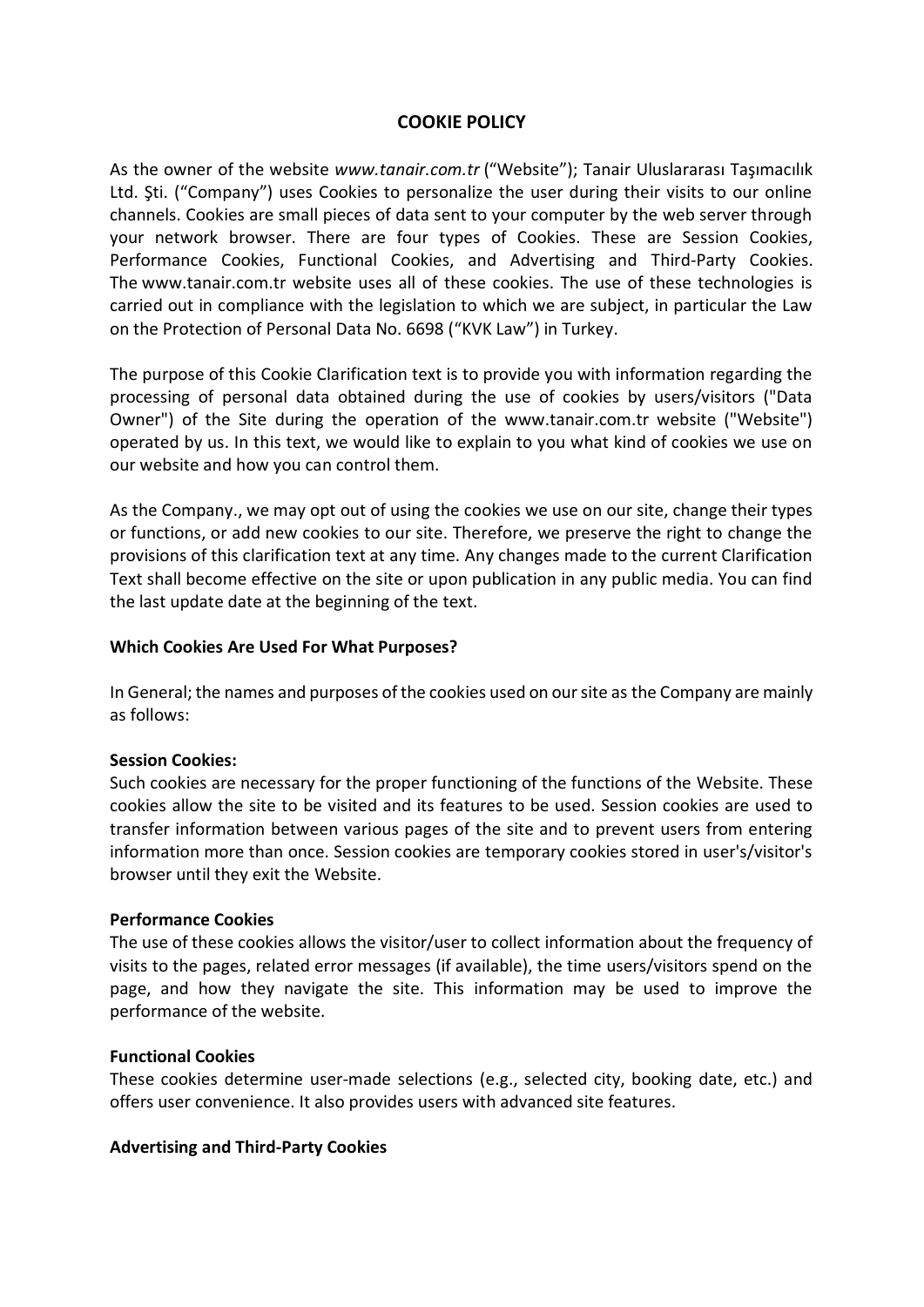The Website uses cookies from third-party suppliers to have specific functions on its site (for example, tools created by social media sharing tools on promotion pages). The website also uses cookies from companies to perform ad tracking on the site.

In accordance with Articles 5 and 8 of the Law on Protection of Personal Data and in the case of exceptions in the relevant legislation, your personal data may be processed in accordance with your consent where necessary in accordance with the legislation and otherwise for the above purposes without your consent. As the Company, we may share your personal data within the scope of the lighting text with our suppliers and the public authorities authorized by law in accordance with the legislation, limited to the realization of the above-mentioned purposes. The parties to which the data is transferred may store your personal data on their servers around the world.

# **How Can You Control the Use of Cookies?**

Visitors/users have the ability to customize their preferences for cookies by changing the browser settings in which they view the platform. If the browser in use offers this option, it is possible to change preferences for cookies through browser settings. Thus, the data owners have the option of preventing the use of cookies, preferring to receive alerts before the use of cookies, or simply disabling or deleting certain cookies, although this may vary depending on the capabilities offered by the browser. In general, Internet browsers are predefined to automatically accept cookies. Browsers can be set to block cookies or notice the user when cookies are sent to the device. Since the management of cookies may vary between browsers, please see your browser's help menu for more information. For general information about cookies or how to delete or block them, you can visit [www.allaboutcookies.org](http://www.allaboutcookies.org/)

Cookies preferences will need to be made individually for each device on which the visitor has access to the Platform. In terms of cookies used by many companies for advertising, preferences can be managed through "Your Online Choices".

The mobile device settings menu can be used to manage cookies in mobile devices.

You can visit the links below to learn more:

Google Adwords: https://support.google.com/ads/answer/2662922?hl=en Google Analytics: https://tools.google.com/dlpage/gaoptout Google Chrome: http://www.google.com/support/chrome/bin/answer.py?hl=en&answer=95647

## **What Are Your Rights as a Data Owner?**

According to Article 11 of the Law on Protection of Personal Data, data owners are entitled to:

- Learn whether personal data has been processed,
- Request information if personal data is processed,
- To learn the purpose of processing personal data and whether they are used appropriately,